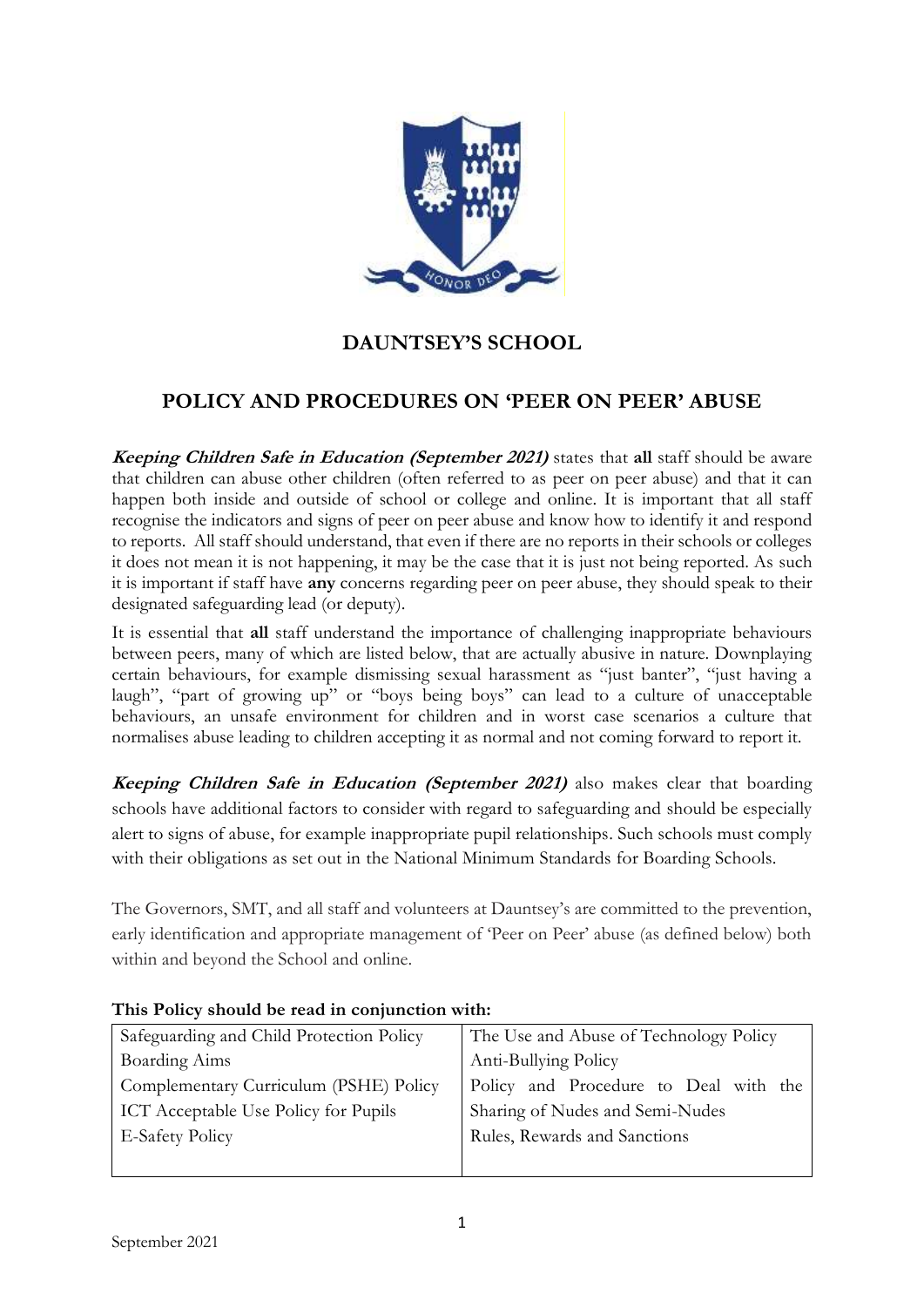**This Policy should also be read with the understanding of the following principles based on the KCSIE Statutory Guidance for Schools and Colleges September 2021:**

- Safeguarding and promoting the welfare of children at Dauntsey's is the responsibility of **all** staff.
- Staff approach must be child-centred which means that they should always consider what is in the best interests of the pupils in our care.
- Prompt action and sharing of information is crucial in order to safeguard the welfare of pupils.
- Staff should be aware that abusive behaviour amongst peers can put children in danger: abuse is abuse and should never be tolerated or passed off as "banter" or "part of growing up".
- Staff should be aware that safeguarding issues can manifest themselves via peer on peer abuse.
- As regarding any safeguarding issue, all members of the community are asked to cultivate an understanding that 'it could happen here' and be prepared to 'think the unthinkable'.

## **Definition and Forms of 'Peer on Peer' Abuse:**

There is no clear boundary between incidents that should be regarded as abusive and incidents that should be dealt with by the School's disciplinary procedures. If one child or young person causes harm to another, this should not necessarily be dealt with as abuse; unkindness, physical fighting and harassment between children are not always or inevitably seen as child protection issues. However, it may be appropriate to regard 'Peer on Peer' behaviour as abusive if harm is caused because:

- There is a significant **power imbalance** between the young people concerned. The abuse of children is often constructed around the age differential between the abuser and the abuse, but in cases of 'Peer on Peer' abuse this may not always be the case. In such circumstances, power imbalances can manifest in other ways, for example gender, social status within peer groups, intellectual ability, physical development, economic wealth, social marginalisation and so on. It is important to note that the perpetrator and/or victim may well be subject to power imbalance with other individuals in an incident of abuse and so it is important to investigate any incident as fully as possible.
- The perpetrator has **repeatedly** tried to harm one or more children.
- There are concerns about the **intention** of the alleged perpetrator. If evidence suggests that there was an intention to cause severe harm to the victim, this should be regarded as abusive whether severe harm was caused or not.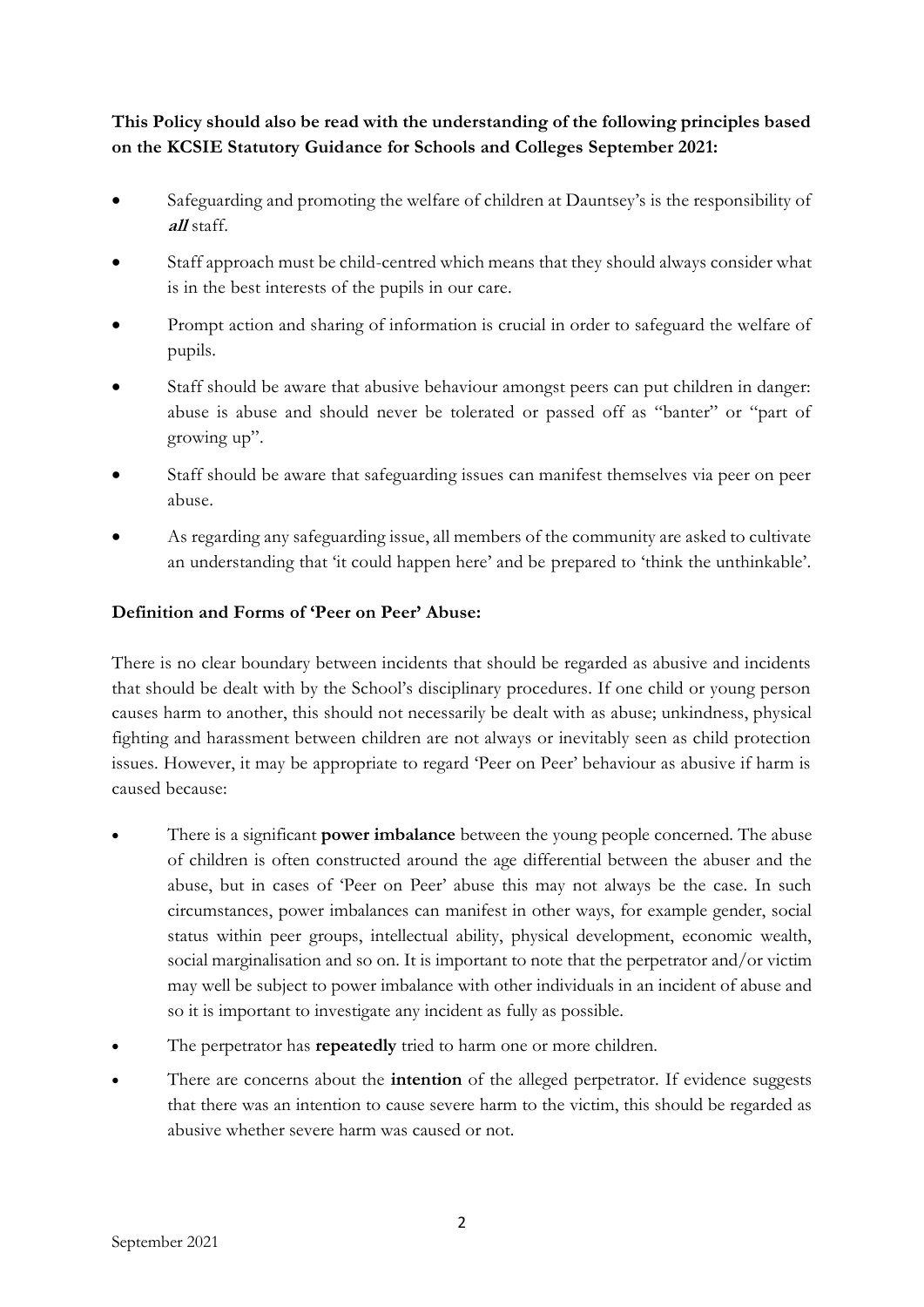Different forms of abuse are well documented in our **Safeguarding and Child Protection policy**. These include physical, emotional, sexual abuse and neglect. In the context of 'Peer on Peer' abuse examples include:

- bullying (including cyberbullying, prejudice-based and discriminatory bullying);
- abuse in intimate personal relationships between peers:
- physical abuse such as hitting, kicking, shaking, biting, hair pulling, or otherwise causing physical harm (this may include an online element which facilitates, threatens and/or encourages physical abuse);
- sexual violence, such as rape, assault by penetration and sexual assault; (this may include an online element which facilitates, threatens and/or encourages sexual violence);
- sexual harassment, such as sexual comments, remarks, jokes and online sexual harassment, which may be standalone or part of a broader pattern of abuse;
- causing someone to engage in sexual activity without consent, such as forcing someone to strip, touch themselves sexually, or to engage in sexual activity with a third party;
- consensual and non-consensual sharing of nudes and semi nudes images and or videos (also known as sexting or youth produced sexual imagery);
- upskirting (which is a criminal offence), which typically involves taking a picture under a person's clothing without their permission, with the intention of viewing their genitals or buttocks to obtain sexual gratification, or cause the victim humiliation, distress or alarm; and
- initiation/hazing type violence and rituals (this could include activities involving harassment, abuse or humiliation used as a way of initiating a person into a group and may also include an online element).

Issues surrounding Honour Based Violence (HBV), Forced Marriage and Radicalisation may also be relevant where coercion or power imbalances are involved between peers. It is also important to recognise that peer on peer abuse may well involve pupils at Dauntsey's and young persons and children in other contexts e.g. outside Dauntsey's, thus making a full range of abuse types possible. When dealing with any disclosure of abuse it is important to remember the three bullet points above (under Definition and Forms of Peer on Peer Abuse) regarding **power, frequency and intention**. The extent to which any victim has given consent is also important.

#### **Prevention**:

In the broadest sense it is hoped that the School's Code of Conduct creates and sustains an environment that helps to minimise the risk and occurrence of peer on peer abuse.

The School looks to take a proactive, preventative and educative approach to safeguarding issues with its staff and pupils. We seek to give teaching and learning opportunities to our pupils in a number of different areas of School life, including Complementary Curriculum, School and House assemblies, visiting speakers and chapel services.

Pupils should be aware that there are a variety of ways in which they can express their views and feelings on any pastoral matter, to access support in order to prevent abuse from occurring, to report abuse that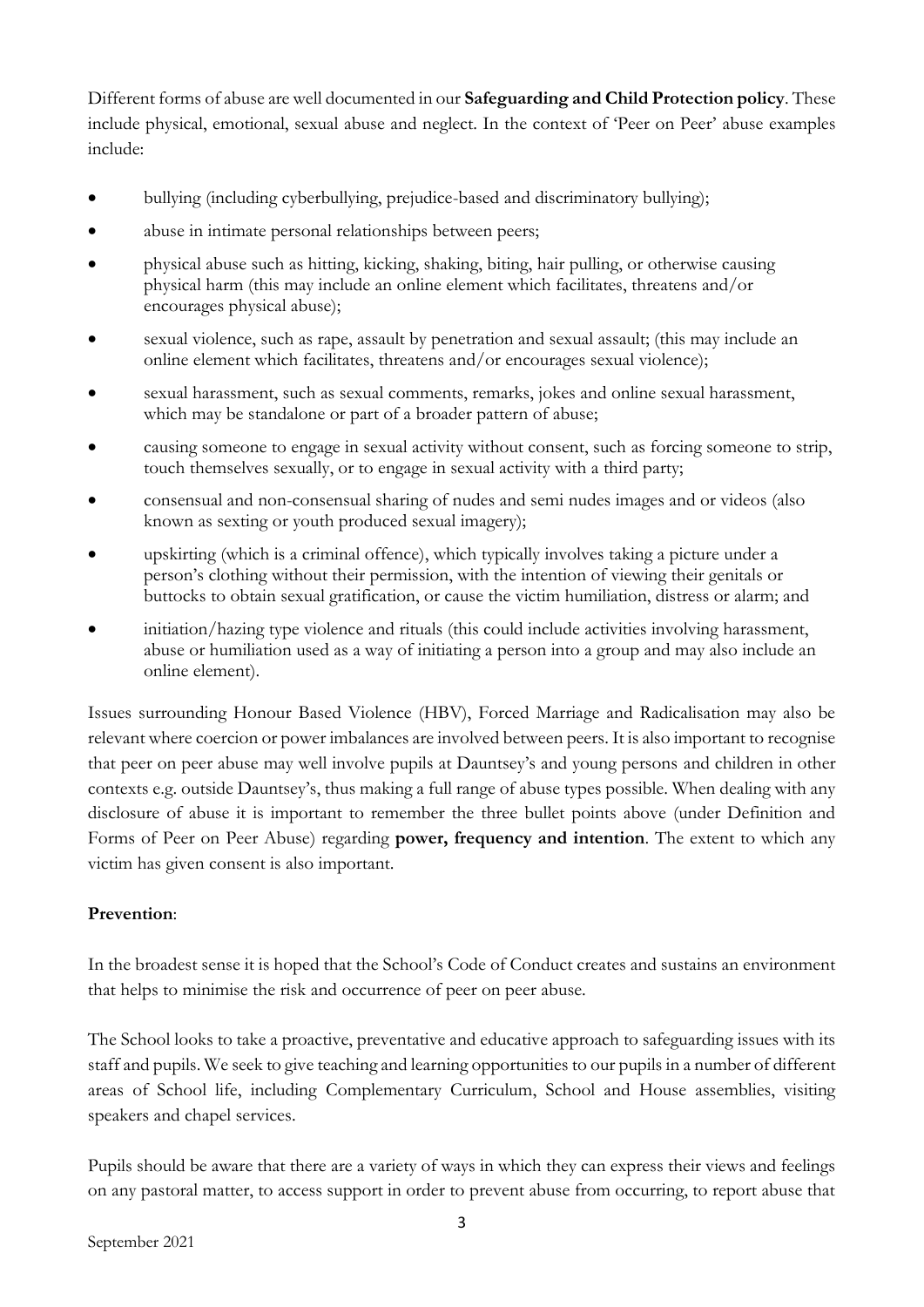is happening, and to find ongoing support after abuse has been identified. Options for pupils to find help and support if they feel they are being abused, or that one of their peers is at risk from abuse or peer on peer abuse, are published on the Safeguarding posters and Pastoral Information for Pupils leaflet clearly displayed throughout the School. Pupils can also make an anonymous report through Student Voice.

## **Procedures Adopted when a Disclosure of 'Peer on Peer' abuse is made:**

The following general principles and guidelines should be followed:

## *Initial response*

- Any direct disclosure by a pupil of an incident of abuse should be taken very seriously and managed sensitively. Basic principles of listening sensitively, providing reassurance, not asking leading questions and not guaranteeing confidentiality should be remembered.
- The pupil will be reassured that they are being taken seriously and that they will be supported and kept safe. They will never be given the impression that they are creating a problem by making a disclosure nor will they ever be made to feel ashamed for making a report.
- The response to all incidents should be conducted in line with the Safeguarding and Child Protection Policy.
- Any incident should be referred to the DSL/DDSL without delay.
- The DSL/DDSL should meet with staff involved and there should be subsequent interviews with the young people involved, if appropriate.
- If the incident involves the sharing of nudes or semi-nudes, the UK Council for Internet Safety (UKCIS) guidance 'Advice for education settings, responding to incidents and safeguarding children and young people' will be referred to.

#### *Investigation*

- The DSL/DDSL will decide if further information is required in order to decide on the best response.
- House staff should be asked to provide relevant facts about the circumstances of pupils involved which could influence the decisions of the DSL/DDSL.
- In incidents that involve young people not at Dauntsey's, the DSL will decide if there is a need to contact another school, college, setting or individual.
- If it is felt that there is 'reasonable cause to suspect that' the victim is 'suffering, or likely to suffer, significant harm', it might be appropriate to temporarily exclude from School the pupil against whom an allegation of abuse has been made whilst the investigation is carried out.
- When necessary, the DSL will take advice from Children's Social Care on the investigation of such allegations and will take all appropriate action to ensure the safety and welfare of all pupils involved, including the pupil or pupils accused of abuse.
- If a pupil against whom an allegation of abuse has been made is required to be interviewed by the police, then the pupil will be supported during the interview by an appropriate adult.